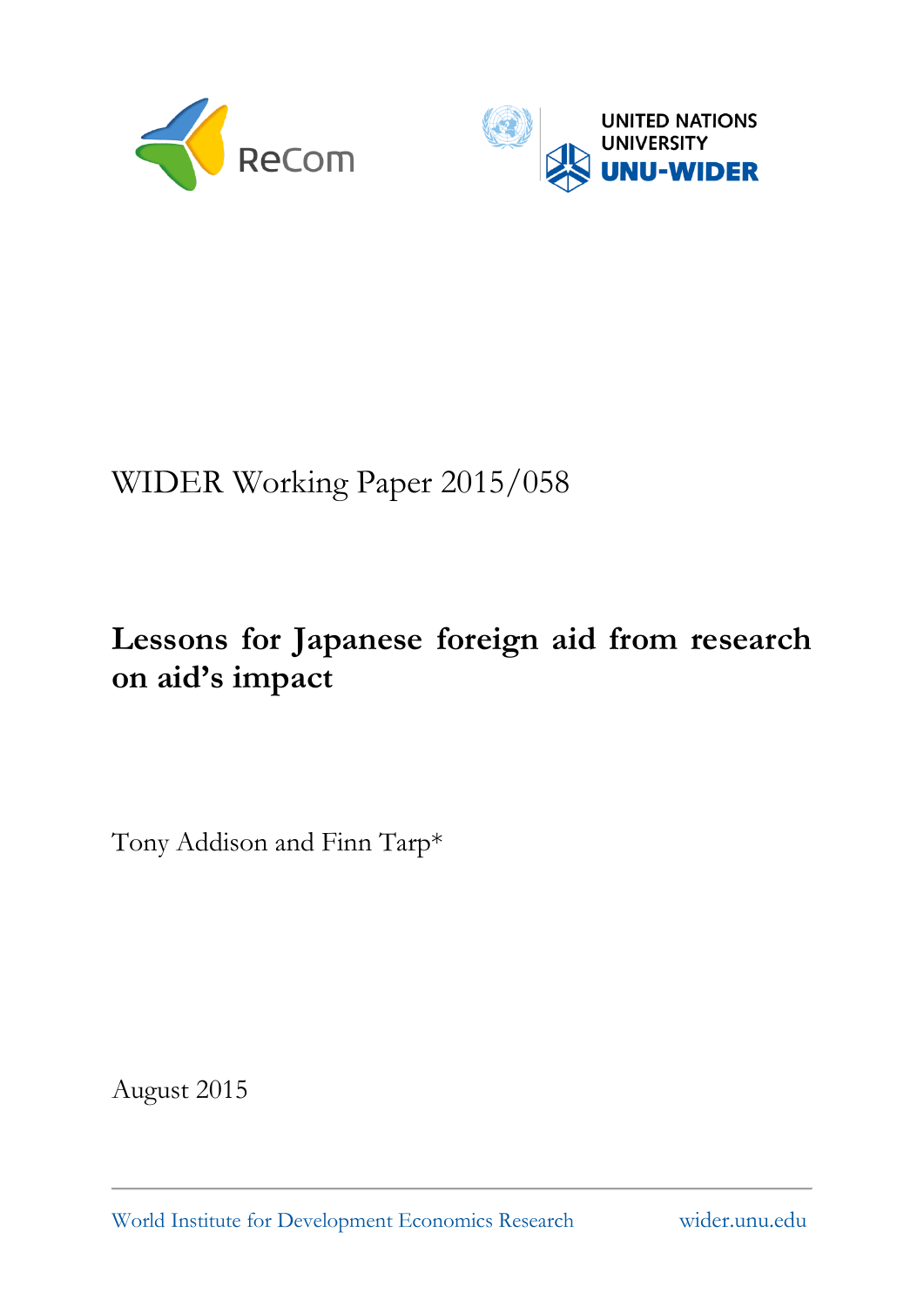**Abstract:** Japan has an impressive history when it comes to aid, industrial policy, and infrastructure development, both as a country that saw meteoric development of its own, and as a country that has been one of the world's largest donors for decades. Looking towards an uncertain future in which infrastructure must be made resilient towards climate change, and the value of aid is questioned, few actors can offer more useful experience. Restoring structural transformation as a donor priority, and recognizing the critical role it played in the development of Japan, is a vital step towards making the real gains aid has provided in human security sustainable. Infrastructure investment can not only reduce spatial inequality, and provide the basis for growth through inter-connected regions and economic hubs, with enhanced national analytical capacity, and technical assistance to project preparation, it can help to provide the public goods that resonate most with Japan's vision of human security.

**Keywords:** aid, development finance, infrastructure, Millennium Development Goals **JEL classification:** F35, O20, O25

**Acknowledgements:** The authors thank Charlie Ovink and Anna-Mari Vesterinen for assistance.

**Note:** On 16 March 2021, the ISBN and DOI of this paper have been corrected.

Prepared for the Japan International Cooperation Agency Research Institute (JICA-RI) project on: 'Japan and the Developing World: Sixty Years of Japan's Foreign Aid and the Post-2015 Agenda'.

ISSN 1798-7237 ISBN 978-92-9230-947-3 <https://doi.org/10.35188/UNU-WIDER/2015/947-3>

Typescript prepared by Lisa Winkler at UNU-WIDER.

UNU-WIDER gratefully acknowledges specific programme contributions from the governments of Denmark (Ministry of Foreign Affairs, Danida) and Sweden (Swedish International Development Cooperation Agency—Sida) for ReCom. UNU-WIDER also gratefully acknowledges core financial support to its work programme from the governments of Denmark, Finland, Sweden and the United Kingdom.

UNU-WIDER, Katajanokanlaituri 6 B, 00160 Helsinki, Finland, wider.unu.edu

The views expressed in this publication are those of the author(s). Publication does not imply endorsement by the Institute or the United Nations University, nor by the programme/project sponsors, of any of the views expressed.

<sup>\*</sup>both authors UNU-WIDER; corresponding author: addison@wider.unu.edu

This study has been prepared within the UNU-WIDER project '[Foreign Aid: Research and Communication](http://www.wider.unu.edu/research/current-programme/en_GB/Foreign-Aid-2011/)' directed by Tony Addison and Finn Tarp.

Copyright © UNU-WIDER 2015

The World Institute for Development Economics Research (WIDER) was established by the United Nations University (UNU) as its first research and training centre and started work in Helsinki, Finland in 1985. The Institute undertakes applied research and policy analysis on structural changes affecting the developing and transitional economies, provides a forum for the advocacy of policies leading to robust, equitable and environmentally sustainable growth, and promotes capacity strengthening and training in the field of economic and social policy-making. Work is carried out by staff researchers and visiting scholars in Helsinki and through networks of collaborating scholars and institutions around the world.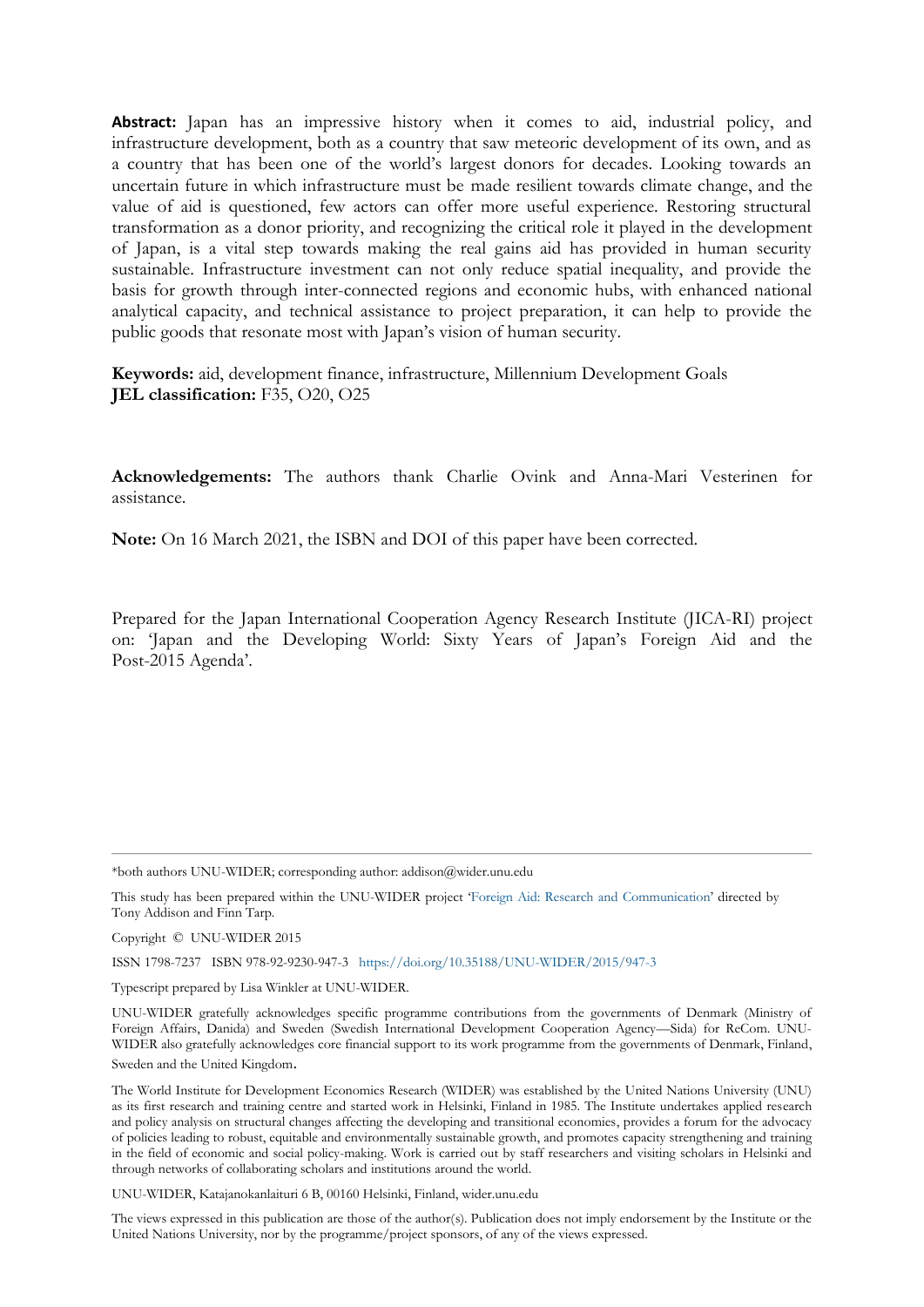### **1 Introduction**

Japan has provided foreign aid for some 60 years. Japan's aid has grown and evolved as Japan became richer and as the developing world changed too. Japan is a strong supporter of the Millennium Development Goals (MDGs), and revised its official development assistance (ODA) charter in 2003 to place poverty reduction at the centre of aid policy. Japan's concept of human security is even more relevant today than when it was first conceived; conflict, natural disaster, and climate change threaten to reverse humanity's progress. Now, with 60 years of experience behind it, Japan is evaluating its aid policy and modalities, and asking what contribution it can make to the developing world after 2015.

As Japan looks to the future, what insights can be found in the research literature on aid? How might this contribute to Japan's new aid strategy? This is the focus of our paper. Ultimately, every donor's aid policy must strike a balance between competing goals. The final allocation of aid (across sectors, countries, and modalities) reflects the overarching framework of foreign policy as well as past experience. These define what the donor sees as its particular comparative advantage. Accordingly, in this paper we try to avoid being over-prescriptive, while endeavoring to draw attention to what Japan might find useful in the literature on aid and its impact.

As donors consider their strategy, they inevitably look to what their aid has contributed to development. The research literature on aid provides insights and, in our view, gives a more positive picture of aid than its critics allow. The first part of our paper discusses what this literature tells us about aid's relationship to human development and economic growth. The second part of the paper turns to what aid might do next. Here we focus on structural transformation, and its interconnection with infrastructure and employment. Japan stands out as a donor in this area, and is itself one of history's biggest success stories in development. The international donor community now wants to help create jobs, but it drifted away from structural transformation after the 1980s. Donors must return to the challenge—which today includes green growth—and Japan has much experience to offer. Moreover, structural transformation is also about building resilient societies, as development is too easily damaged by natural disaster and other shocks. The transformation challenge is therefore closely linked to Japan's vision of human security.

Yet donors must also build on aid's existing success in human development with further support. As the social sectors already account for a substantial share of aid, donors will find it difficult to provide significant aid for structural transformation and the creation of better livelihoods if the volume of aid stagnates. They will need to leverage more private capital, both domestic and foreign. We conclude that tough choices lie ahead, and research has an important role to play in informing the future of aid strategy in Japan as in other donor countries.

### **2 What has aid achieved?**

It is fashionable to write off aid, to talk up its failures and ignore its successes. ODA is also smaller than foreign direct investment (FDI), portfolio flows, and remittances, leading some to argue that aid is increasingly marginal. As Japan reconsiders its aid strategy, it is important to avoid an inaccurate view of aid's impact, and to understand aid's comparative advantage vis-à-vis private capital flows.

Let us start with the social sectors. There has been significant progress towards universal primary education. While the quality of education across the world is not yet sufficiently high, we do see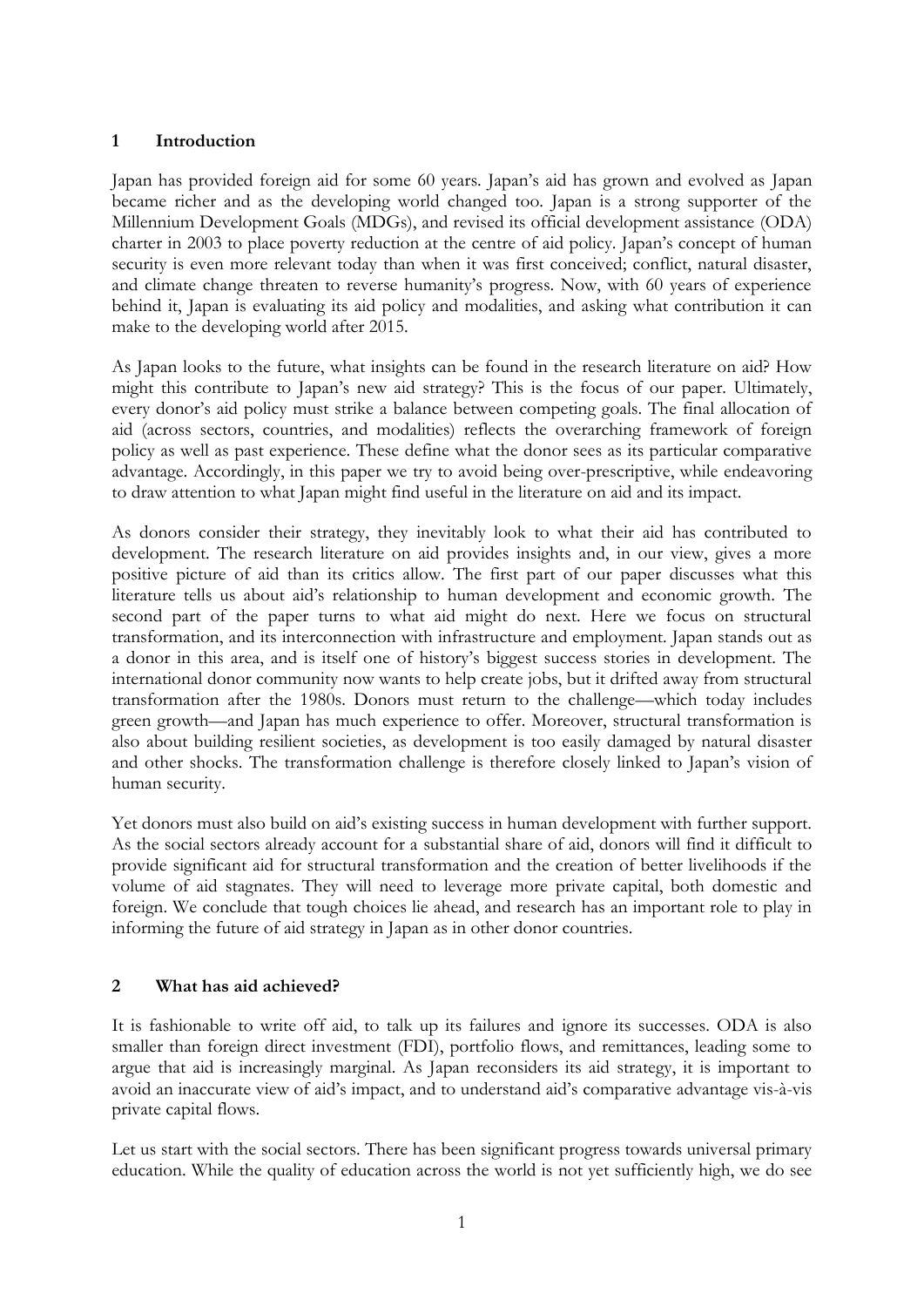real progress on enrollment. For sub-Saharan Africa (SSA), the region with the lowest primary school enrolment rates, figures have improved from 57 to 78 per cent for boys and from 50 to 74 per cent for girls in just 20 years (1990–2010) (UNU-WIDER 2014a). Child health is showing an improving trend (though not in conflict-affected fragile states). In 1980, only 17 per cent of children in the developing world were immunized against diphtheria-tetanus-pertussis; by 2011, more than 80 per cent of children were regularly immunized. This is a remarkable achievement. Maternal mortality has also fallen significantly, from 543,000 in 1990 to 287,000 in 2010—a 47 per cent improvement despite rising population.

Success has many parents. What did aid contribute? Arndt et al. (2013) find that an average annual inflow of US\$25 aid per capita over the period of 1970-2007 augmented average schooling by 0.4 years, boosted life expectancy by 1.3 years, reduced infant mortality by 7 in every 1000 births, and reduced poverty by around 6.5 percentage points. This is a significant achievement: not in every country, nor all the time, but broadly over nearly 40 years.

The MDGs focused donors and governments on human development. The social sectors rose to 40.0 per cent of OECD-DAC bilateral commitments by 2011. New global funds in health as well as private philanthropy have massively increased support for health provision (UNU-WIDER 2014a: 16). Maternal and child mortality has almost been cut in half over the last two decades in Sri Lanka, Niger, Ghana, and Mexico (to cite just a few countries)—an exceptional success, supported by aid (Bhutta and Aleem 2013; UNU-WIDER 2014a). Worldwide, some 400,000 polio cases were registered on an annual basis in the 1980s; this has now dropped to less than a thousand. By 2000 polio had been eradicated in western Asia, with development co-operation between Japan and China playing its part (Kato 2014). Aid has funded large-scale programmes to contain and reduce the prevalence of HIV/AIDS, which 30 years ago looked likely to devastate whole societies.

These successes sit at odds with the most virulent criticism of aid. For sure, donors can and do overplay their contribution: the human stories in education and health help mobilize political support for aid, both official and charitable. Some of the education and health success is down to economic growth. This puts more money into the pockets of poorer households, enabling them to buy private provision. So these trends are not just the result of public provision supported by aid.

While success is evident, complacency must be avoided. The numbers are stark reminders of human insecurity. Some 215 million women lack access to modern contraceptives worldwide. Maternal mortality remains high in SSA. HIV/AIDS, tuberculosis, and malaria still account for about five million deaths annually (UNU-WIDER 2014a). Conflict in countries like South Sudan stalls basic service delivery.

Health is a global public good, making it in everyone's interest to end epidemics such as Ebola. Aid for human development also complements and encourages private flows: they are not substitutes. Health emergencies discourage private capital. FDI into mining has assisted Liberia and Sierra Leone with post-war reconstruction, but is now delayed by Ebola. Households can buy more healthcare using remittances. But remittances cannot fund a sound and universal health-care system—a cornerstone of human security—to deal with extreme public health emergencies.

There is still a great deal of work for aid to do in human development. Squeezing better outcomes from existing resources is important, including the reduction of aid fragmentation (Furukawa 2014). For all donors, there is a need to shift aid towards more efficient ways of delivery than projects, which still dominate bilateral aid to the social sectors, especially in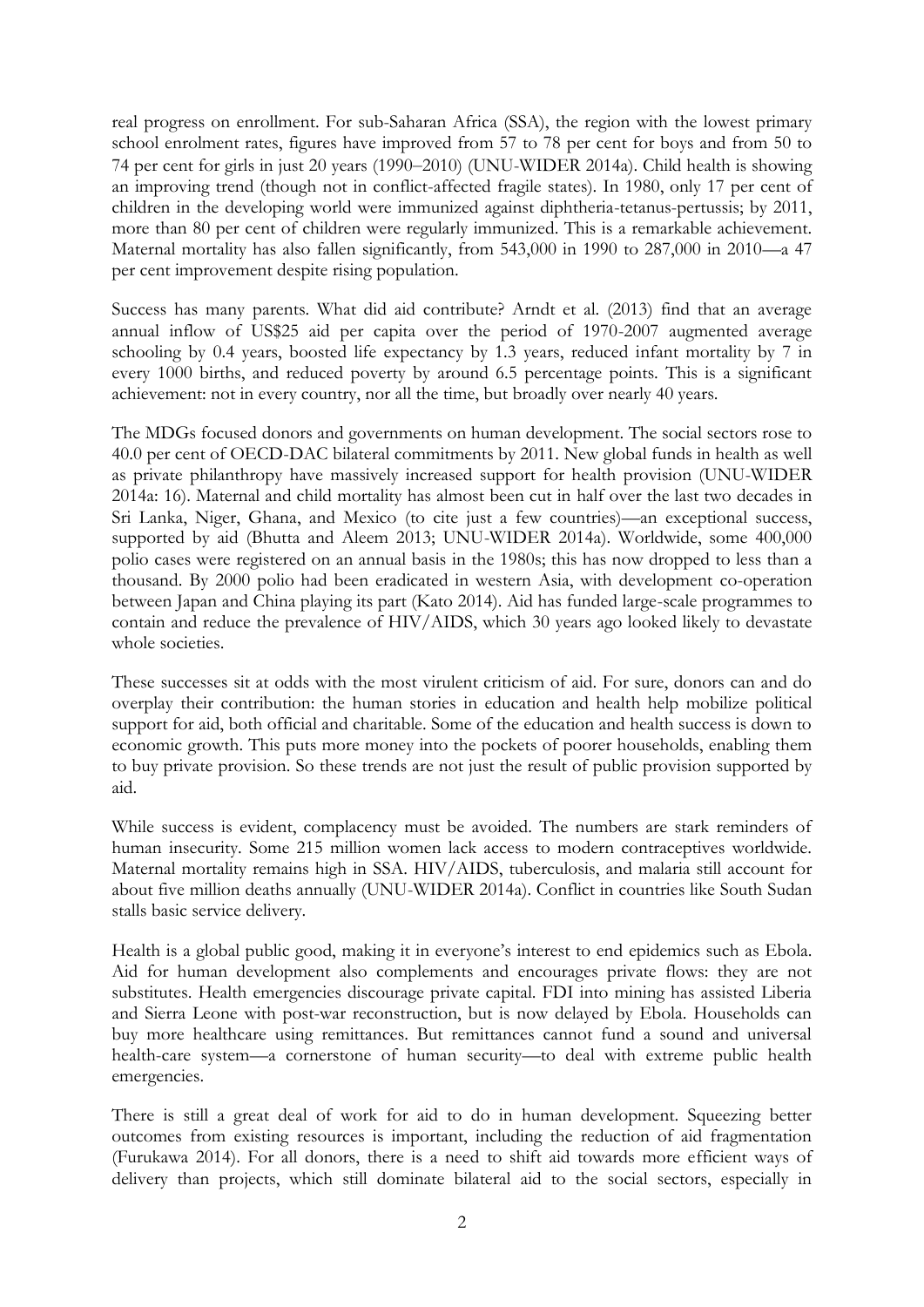education but also in health (Blanchet et al. 2014; Riddell 2012). In 2011 (six years after the Paris Declaration) more than two-thirds of aid to the social sectors was disbursed as projects, despite evidence that fungibility is not in practice a major problem (UNU-WIDER 2014a: xiii). In summary, aid policy can draw upon strong evidence on what works in human development and what needs improving.

While the MDGs have given prominence to the social sectors, human development is only part of the overall development picture. Prosperity also depends on achieving sustainable growth, as does exiting aid dependence. Domestic revenues rise with growth, FDI likes a larger market, bigger economies attract more portfolio flows, and growth facilitates debt-service. Accordingly, we now turn to the research evidence on aid and growth.

Growth is another development outcome with many parents. Because aid is only one possible determinant, it really does matter that we get the research right (Arndt et al. 2011a). A coherent body of evidence is now available, pointing to a positive and statistically significant impact of aid on growth (UNU-WIDER 2014b). An inflow of aid in the order of 10 per cent of GDP spurs the per capita annual growth rate by more than one percentage point in the long run (Arndt et al. 2011b: 23). Using time series data for 36 SSA countries, from the mid-1960s to 2007, Juselius et al. (2014) find that in 27 cases aid has a positive long-term impact. Aid does provide a respectable internal rate of return: 7.3 per cent is one estimate (Arndt et al. 2014).

This evidence casts doubt on the criticism that aid inflows have the same perverse effect on growth as oil and other resource wealth (Moyo 2009 asserts this). In principle, any inflow (aid, resource revenues, and remittances) can cause a real exchange rate appreciation, damaging incentives to produce exports and import-substitutes. However, macro-economic policy can act to limit the real appreciation (Addison and Baliamoune 2013). Moreover, aid's critics ignore aid's potential to improve the supply-side of the recipient's economy.

When capacity utilization is held back by foreign exchange shortages, aid relaxes the constraint. Manufacturers can then import materials, and farmers can get inputs. This was important to lowincome economies as they struggled in the 1980s, and in war-damaged economies as well. Aid had this supply-side effect in Ethiopia, Mozambique, and Uganda as they began their postconflict recoveries some 20 years ago.

Second, by supporting basic health care and primary education, aid helps build human capital. This raises the recipient economy's overall growth potential. Rising labour productivity and the movement up value-chains to increasing levels of skill characterize successful diversification of an economy's supply-side. This does not, however, happen overnight; it starts when healthy and educated young adults enter the workforce.

Third, aid improves an economy's growth potential when it finances infrastructure to increase the connectivity of markets (UNU-WIDER 2014b). Rehabilitation of transport infrastructure is vital to war-damaged economies, especially to ease the movement of food. Likewise, long-run growth is raised by measures to improve productivity, support state-business interactions that yield investment, and attract FDI. These are dimensions of structural transformation that aid can support.

#### **3 What can aid do next? Structural transformation as a challenge**

Structural transformation entails the creation of new sectors with greater value added than traditional sectors and the movement of capital (and especially labour) from low- to higher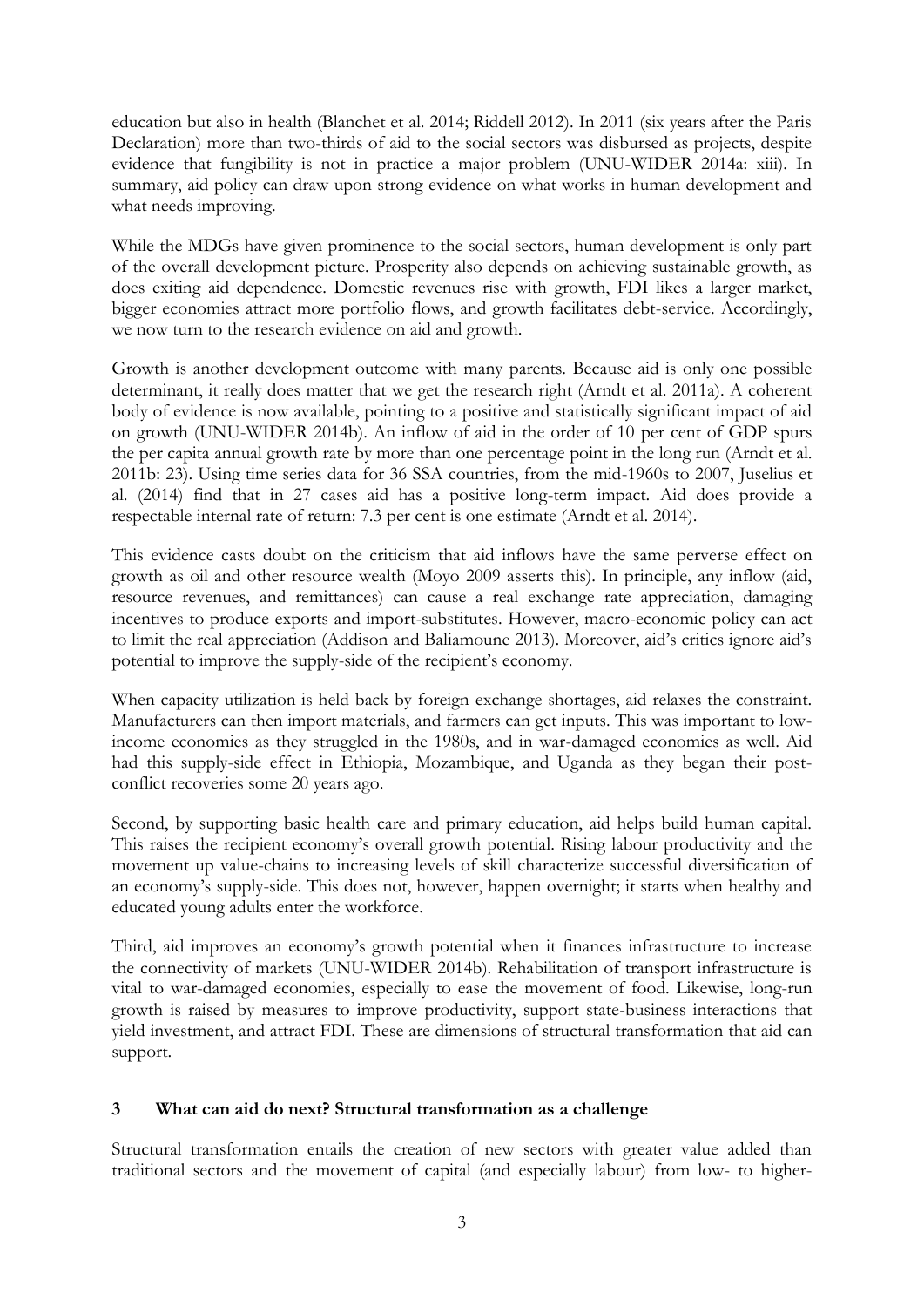productivity occupations. This in turn raises productivity and per capita income over time. Agriculture's share of total output and employment falls (although agriculture's total output may still grow as agricultural productivity rises). The economy diversifies away from commodity exports to manufactured products (and increasingly services) of rising skill-intensity, with more formal-sector jobs. Whereas improved basic service delivery can improve education and health outcomes at low levels of per capita income, sustained progress depends on growth providing additional resources. Successful transformation therefore helps to widen humanity's fundamental freedom in all its forms—a core tenet of Japan's doctrine of human security (Kamidohzono et al. 2014).

Structural transformation was central to international aid in its first decades, with grants and loans supporting projects in the productive sectors (agriculture, manufacturing etc.) as well as infrastructure. Japan itself used the country's first World Bank loan to reclaim land and increase production and yields in Hokkaido (IBRD 1956). Japan borrowed US\$863 million from the World Bank over 1953-1966 for transport, power, and industry (Abe and Katsu 2014). This aid helped make Japan a wealthier society and, starting in the 1950s, Japan's own aid supported the productive sectors in partner countries, assisting South East Asia and China onto their transformational pathways.

Intellectually, and as a guide to aid strategy, structural transformation was a priority in the donor community until the early 1980s. The World Bank's research department under Hollis Chenery was at the frontier in measuring and analysing structural transformation, contributing a body of knowledge that helped shape development economics (Chenery and Syrquin 1975). A shift in thinking then occurred in the 1980s, as donors led by the World Bank refocused on price incentives, set in newly liberalized markets, as a key driver of economic development (Addison 2014). The word 'structural' was still used, now attached to 'adjustment', in the programme lending that supported liberalization. Structural transformation was largely reduced to 'getting prices right' (plus securing property rights). Following liberalization, agriculture's share of aid fell, as donors seemingly ignored the evidence that agricultural takeoff requires more than market incentives (UNU-WIDER 2014b). Japan was the exception, as it continued with large-scale investments in projects like Indonesia's Brantas River Basin (Kato 2014).

Aid to agriculture is today only 9 per cent of total aid, down from its mid-1980s peak of 23 per cent (OECD 2012). This is surprising given ample research on the interrelationship of agriculture and poverty. On average a 1 per cent (annual) increase in agricultural growth yields up to 2 to 3 per cent of income growth for the poor in the developing world (World Bank 2007, 30; de Janvry and Sadoulet 2009: 6). Aid policy is supposed to be evidence-based and it is supposed to be poverty-focused. Yet, the sector that provides many of the poor with a livelihood has suffered neglect compared to its prioritization in aid's earlier years.

Paradoxically, the pro-market shift of the 1980s occurred at a time when East Asia's growth was accelerating, the result of state-business partnerships that differed markedly from the models of the western donors and Bretton Woods institutions. Japanese and East Asian policy makers favoured industrial policy, in contrast to its dismissal by the 'Washington Consensus' (Ishikawa 2005; Page 2014). Economists of the Washington Consensus sought to highlight the external orientation of East Asia's success; this fitted comfortably with the principle of comparative advantage, which underpinned their worldview (Balassa 1989; Krueger 1983). Simultaneously, they ignored ample evidence from research that some forms of industrial policy work well, as they did in Asia's export-led success (Addison 2014).

A development model that was out of favour with the majority of donors had provided the wealth for Japan to become the world's largest aid donor (in 1989), some 20 years after it became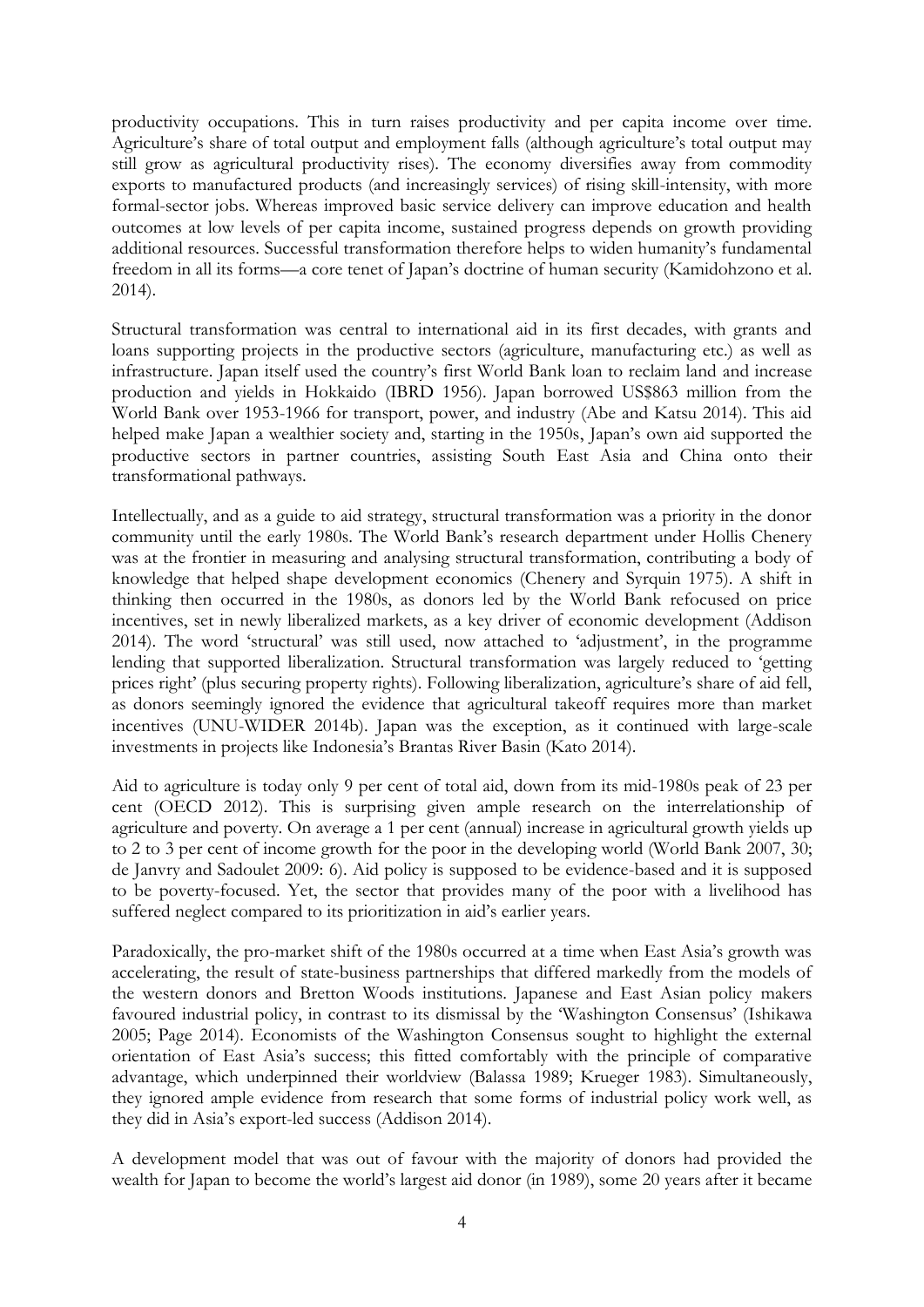the world's second largest economy (in 1968): a remarkable achievement for a country that was an aid recipient in the 1950s and early 1960s. China, South Korea, Taiwan, and much of Southeast Asia grew strongly in the 1980s, while Africa and Latin America experienced a lost development decade: their economies were stabilized with donor support (macro-imbalances were brought under control) but structural adjustment did not yield structural transformation.

Whereas donor discourse in the 1980s at least retained a focus on 'structure' (albeit in a very narrow market-orientated way), concern for structure fell away in the 1990s amongst donors. This was reinforced by the adoption of the MDGs with their attention to human development (and this was successful, as we discussed earlier). The center of attention shifted to achieving donor-recipient agreements around the allocation of public spending, with priority to basic service delivery, financed by aid and guided by poverty reduction strategy papers (PRSPs). These gave little, if any attention to the role of economic structure in driving livelihood improvement. The liberalization ethos of the 1980s lives on in the World Bank's 'Doing Business' programme but this is an inadequate lens through which to make policy for private-sector development (Page 2012). Studies of enterprise development show that finance and infrastructure are now perceived as bigger constraints on private-sector investment than over-regulation (UNU-WIDER 2014b).

Japan remained an exception in the donor community, and continued to emphasize the role of well-articulated industrial policy to bring the state and business together to deliver on ambitious investment and growth goals. Japan has continued to emphasize the role of industrial policy in catalyzing structural transformation. But this development philosophy has not had much resonance with the larger donor community (Page 2014). Japan's communication of the development paradigm underlying its aid has been made difficult by the numerous agencies that were involved in providing aid, which did not always deliver the same message (Tsunekawa 2014).

In summary, while the research evidence points to aid's positive impact on overall growth, aid can be faulted for not giving enough attention to the quality of that growth. This can be seen in the way that structural transformation increasingly took a back seat from the 1980s onwards, having been to the fore of development co-operation previously. One especially important dimension of transformation is infrastructure, to which we now turn.

#### **4 Infrastructure for structural transformation**

Infrastructure investment was central to Japan's rapid growth from the Meiji period onward. Japanese industrial policy emphasized linkages between new industrial estates and ports to facilitate exporting. Japan used its World Bank loans for infrastructure, including the New Tokaido Line and its famous 'bullet train' in the early 1960s (Fujikura and Nakayama 2014). Aid for infrastructure and industry increasingly featured in Japanese aid from the 1960s onwards (Kodera 2014). Notable projects include Thailand's Eastern seaboard and the economic corridor in Vietnam, both acting as catalysts for FDI as well. The Tokyo International Conference on African Development (TICAD)—a framework for Africa-Japan development co-operation highlights infrastructure in the region (Cornelissen 2014).

Well-designed infrastructure encourages private investment. Mallaye and Urbain (2013) find that aid for infrastructure positively and significantly affected physical capital formation in 37 SSA countries over 2000-10. Infrastructure also unlocks the constraint of connectivity that contributes to high spatial inequality in incomes and human development. Japan used infrastructure investment to overcome its own difficult geography and terrain, connecting regions to economic hubs, which consolidated a sense of nationhood and citizenship. Fragile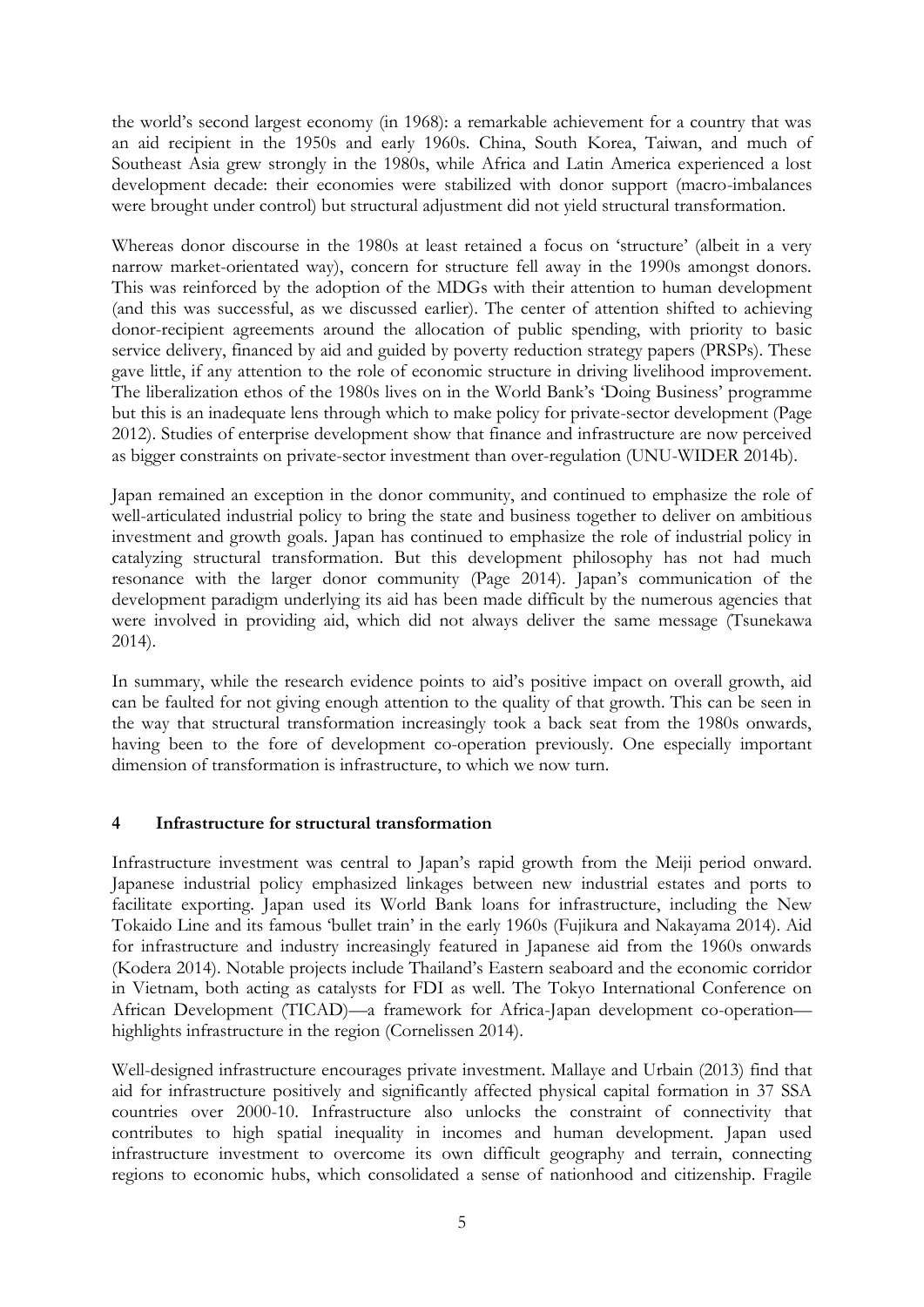states are marked by regional grievances that feed violent secession; citizens in remote regions feel no sense of affiliation to a nation that neglects them (Addison 2012; Addison and Brück 2008). In Mali, for example, there is no road linking the south with the neglected north, and the center's denial of infrastructure to the north has fed the present instability (van de Walle 2012: 15). Infrastructure investment to reduce spatial inequality can be a powerful means for donors to engage with one cause of political fragility and conflict. It can support wider governance initiatives, and it is in line with Japan's human security agenda, as infrastructure expands opportunities and freedoms.

One crucial opportunity is employment, a new concern for donors, signified by the 2013 World Development Report on jobs (World Bank 2013) and highlighted by the unemployed youth of fragile states (del Castillo 2012). Infrastructure is intimately linked to job creation. Aid in the livelihoods area is typically project-based, small-scale, and uncoordinated (UNU-WIDER 2014b, 18). It might create hundreds of jobs, but not the millions required to have impact at scale. In contrast, impact at scale is achieved by infrastructure of the right kind. It can do so in construction and maintenance. Ethiopia's Productive Safety Net Programme (PSNP) is one example: it is financed by a donor consortium and provides work on infrastructure projects to 7 million people (8 per cent of the population) in food-insecure districts (World Bank 2012). Infrastructure also creates jobs indirectly by stimulating economic activity, and trans-border transport infrastructure that reduces the costs of exporting is a valuable job-creator. The evidence also shows that wages in export industries contain an export premium (UNU-WIDER 2014b). Infrastructure is closely linked to industrial policy in building the capacities of countries to compete in the global economy for manufacturing and high-value services, thereby creating good jobs (Page and Shimeles 2014). This is an area where Japanese aid has long-standing experience and has achieved considerable success in Asia (Shimomura 2014).

Infrastructure is an important dimension of the resilience goal: improving society's ability to meet and cope with shocks. Again, Japan with its vulnerability to earthquakes has long and hardwon experience in building resilience. Adaption to climate change is an area where resilience strategies have increasing urgency. Developing countries have a high climate-sensitivity and a generally low adaptive capacity. They must adapt to a warming climate, but their problem of adaption is compounded by uncertainty around changes in the quantity and distribution of rainfall. Will their future be drier or wetter? We do not know. Consequently, countries need strategies that are robust with respect to a wide range of climate outcomes, especially in infrastructure (UNU-WIDER 2014c).

By 2030, climate change adaption and mitigation costs for developing countries are estimated to be in the range of US\$140-175 billion for mitigation and US\$75-90 billion for adaption (Addison et al. 2011). Aid can neither substitute for an agreed, robust and effective international climate agreement, nor pay the total bill to 'climate proof' development (in infrastructure and other ways) in a 'climate-constrained' world (Arndt and Bach 2011). To fill the funding gap, aid will need to leverage in more private funding. Energy is a key investment. Countries need to shift away from dirty energy (coal in southern Africa, for example) to renewables. But the initial investment costs of renewables are high, and aid as well as public money needs to do more to stimulate the initial investments (UNU-WIDER 2014c).

Despite the importance of infrastructure to development (and now to climate change), the share of infrastructure in ODA fell from 27 per cent in the mid-1990s to 18 per cent by 2006 (World Bank 2008: 9). The supply of donor aid for infrastructure has become highly concentrated. By 2006, two bilateral donors (Japan and the United States) and two multilateral donors (International Development Association and the EC) provided about half of all OECD-DAC aid for physical infrastructure (transport and storage, communications, and energy) (World Bank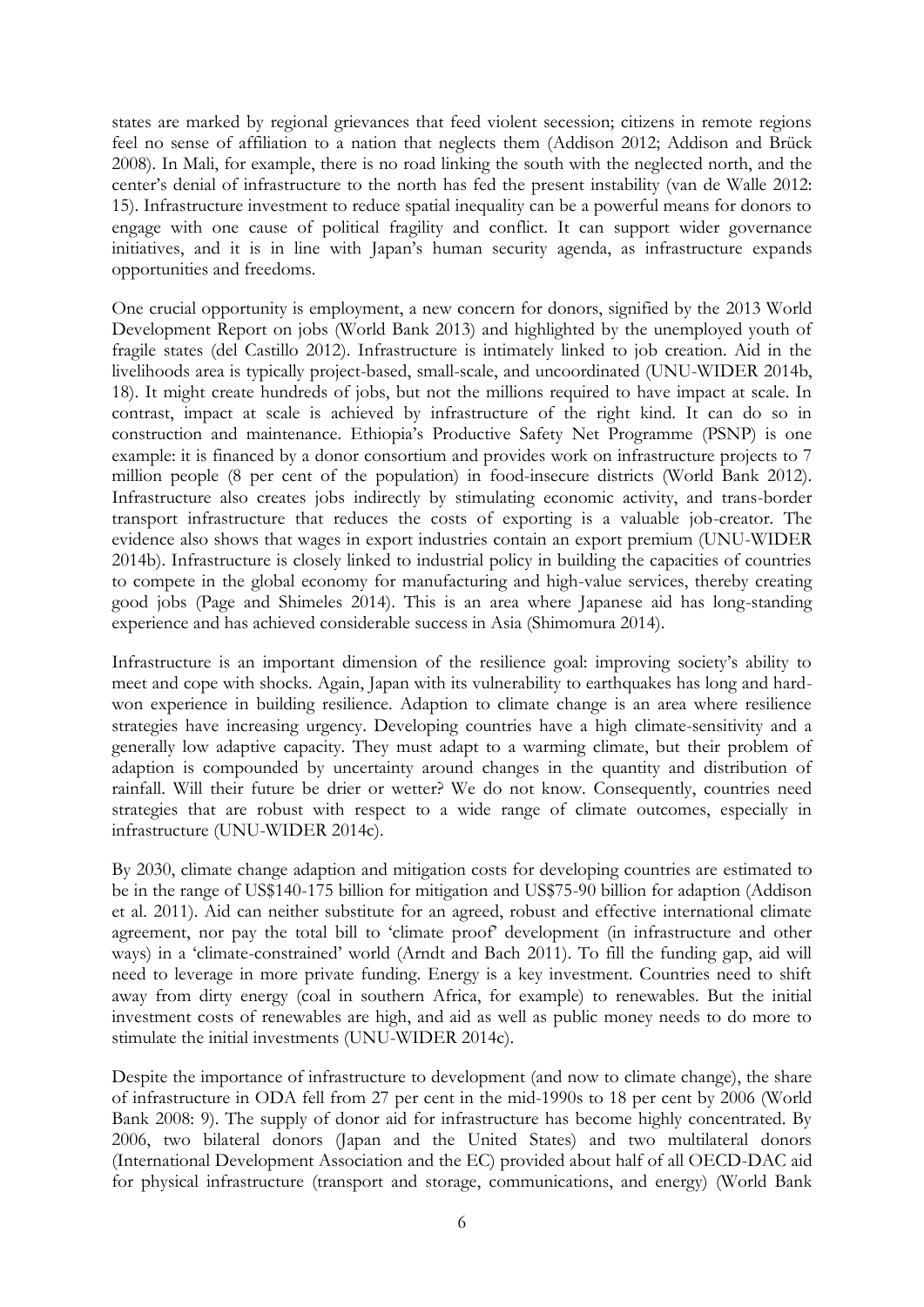2008: 9). Japan's support for infrastructure has been the highest of any donor, with a notably positive impact (Kato 2014).

Infrastructure finance is beginning to strengthen again as a priority across the broader donor community, a sign that economic structure is resurfacing as a concern (together with the creation of green economies). A renewed infrastructure focus is characterized by a greater emphasis on using aid to leverage private and public money for infrastructure funding. One promising initiative is the 'Africa50' fund launched by the African Development Bank (AfDB) in 2014. With an initial equity capital of US\$3 billion (including US\$500 million from AfDB itself) this aims to achieve an equity capital of US\$10 billion. In turn, the Africa50 fund will leverage up to US\$100 billion from private and government funding. The Asian Development Bank (ADB) is similarly engaged in blending private and public money for infrastructure investment. This is certainly the way of the future, given the huge scale of funding required, which neither aid nor tax revenues can (or should) fund alone.

Infrastructure is becoming an area of donor competition, with the creation of the BRICS bank and the Asian Infrastructure Investment Bank (AAIB), initiated by China. Traditional donors have stayed away, or have not been invited. Non-traditional donors are also providing more infrastructure finance bilaterally: China committed US\$14 billion to infrastructure finance from 2001 to 2009 (Chen 2010: 14). Meanwhile traditional donors, including Japan, are focusing on the ADB and the World Bank. This competition between donors fragments aid even further, and has taken on a geopolitical character. Yet, since infrastructure is a public good it is unlikely that any donor supplying finance can reap much long-term commercial advantage. Building a new transport link reduces transport costs for everyone, domestic and foreign investors alike, irrespective of whether they contributed to financing the project.

Finance is not the only constraint on infrastructure investment. Establishing a pipeline of good projects with high social returns and positive environmental impacts is perhaps equally important. Today, many observers such as the ADB cite project identification and design as a constraint that can be as hard as finance. Getting projects close to implementation takes time, and much work, including environmental impact assessment. Moreover, the economics of infrastructure appraisal now looks beyond the rather narrow lens of conventional cost-benefit analysis to incorporate network effects and the impact of infrastructure in the creation of regional catalysts for growth. There is fortunately today a greater concern for the social impact of infrastructure than in the past, including population displacement and the gender dimension. All this must be incorporated into the investment appraisal as well.

National analytical capacity therefore needs upgrading to deal with all these aspects of infrastructure appraisal, and technical assistance is valuable to even middle-income countries. Japan is well placed given its extensive experience in infrastructure both at home and abroad. Capacity building has long been a feature of Japanese support for infrastructure, in the tradition of kaizen (continuous improvement) and gemba (in the work place and in the field) (Kato 2014). Indeed, technical assistance associated with the first World Bank loans to Japan helped the future donor upgrade its own expertise in project appraisal (Fujikura and Nakayama 2014).

Infrastructure illustrates the role that aid plays vis-à-vis other forms of capital inflow. Remittances are at least treble the amount of global ODA. But remittances cannot build infrastructure of the scale and complexity of a major river bridge. Neither is private capital able to fund such work entirely since bridges are classic public goods (which are underprovided by private action). To take one example, the Jamuna bridge in Bangladesh was financed by bilateral and multilateral aid, including considerable support from Japan. It was not only the finance that got Jamuna built but also the technical work on its advanced design to cope with the shifting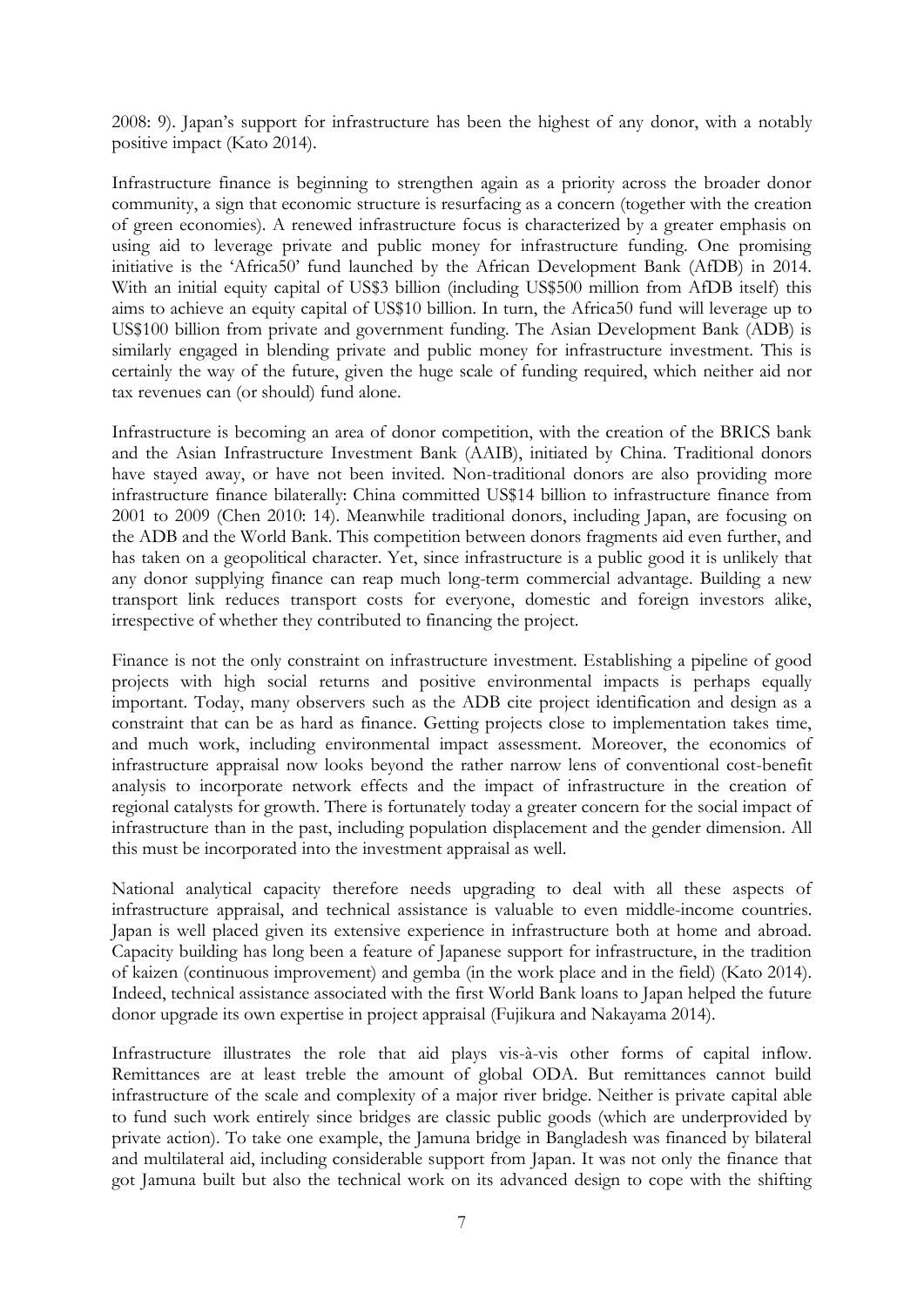natural environment of the river, expertise that was not available locally. Development cooperation is therefore not just about finance, it is also about advanced technical skills and their transfer.

### **5 Final observations and conclusions**

This paper has argued that research on aid's impact does not support the dismal picture of aid effectiveness that popular critics paint. Aid has made a strong contribution to progress in human development, and this has accelerated since the MDGs. Aid's contribution to overall economic growth has also been broadly positive, taking into account other determinants. That said, aid has not been beneficial in all places, or at all times. There are certainly instances where aid, like any other development intervention, has failed to meet its objectives. Aid proliferation, unpredictability and fragmentation lower the benefits of aid (Kimura et al. 2012; Kodama 2012). Co-ordination among donors seems to be especially weak in aid to the productive sectors, resulting in small projects rather than impact at scale (Bourguignon and Platteau 2013). Development co-operation is most difficult in fragile states when peace-keeping and diplomacy are inadequate or ineffective (Addison and Brück 2008; Murotani 2014). Aid can also be a volatile source of development finance (Hudson 2012). Aid recipients would be well advised to maximize domestic revenues, and seek out private capital flows that can contribute to development in ways that aid cannot. Donors increasingly provide help in these two tasks.

Poverty reduction cannot be reduced to just providing health-care, education or social protection, vital as these all are. Better and more remunerative livelihoods are crucial. Indeed they facilitate the expansion of personal freedom that is part of human security. Good jobs are created by structural transformation that helps people move out of less productive and into more productive sectors and occupations. Issues of structure and transformation were a feature of development economics and development co-operation in the first three decades from the 1950s onwards: it is time to return to them. When infrastructure investment is done well it can lift millions out of poverty, in ways that small project interventions cannot. Infrastructure finance is one constraint, but so too is the project pipeline: more technical assistance needs to go into project preparation. Japan, with its long experience in this area, should continue to make a major contribution.

Going to scale in impact must be a core objective if aid is to effectively support the post-2015 development agenda. For donor countries, the composition of their ODA is a political choice. Continuing with aid to the social sectors is a safe choice, it is certainly valuable, and its benefits are supported by research evidence: maintaining progress in human development remains a priority beyond 2015. More ambitious and more risk-tolerant donors will embrace the structural change agenda as well, and marry this to environmental sustainability (Addison et al. 2013). However, there is a tension within aid allocation. The social sectors account for some 40 per cent of total ODA, and it would be highly undesirable to reduce the growth of funding in this area given the successful results to date. Yet, faster poverty reduction is unlikely to be achieved without more support to countries in improving the livelihoods of poor people via structural transformation. If aid stagnates or even declines, it will be difficult (and probably impossible) to achieve all these priorities post-2015.

The years since the start of Japanese aid in the 1950s have seen the world change in ways that the early pioneers of development co-operation could hardly begin to imagine. Aid and its architecture were created to fill financing gaps in a world where official rather private capital flows dominated, and one in which foreign exchange was scarce for poor countries. While today's low-income countries still find aid useful in filling their financing gap, the sources of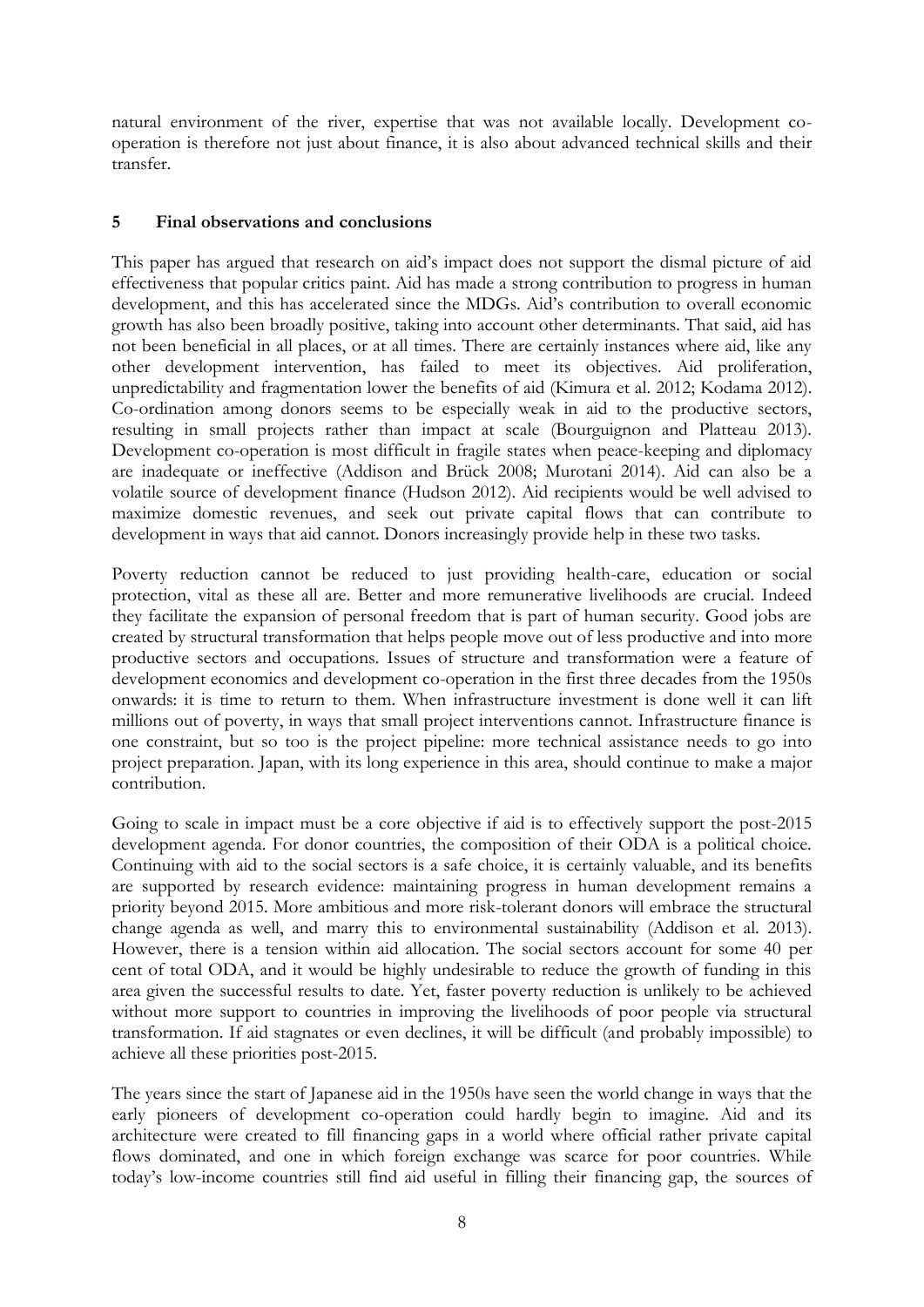finance have multiplied; private flows, both FDI and portfolio, seek out opportunities even in some of the poorest parts of the globe. Increasingly the role for aid is seen as a catalytic one, leveraging in private finance (Kharas and Biau 2014). That it should be viewed in this way is also a consequence of development success, to which aid contributed, not least as a result of Japanese development co-operation in Asia. Sustained growth has created the domestic revenues, and encouraged private capital inflow, which now finance development (though filling the finance gap remains important for the least developed countries, and those in recovery from conflict). The early pioneers of international development were optimists, but even they would be surprised by Asia's remarkable economic transformation, and they would be heartened by the better prospects now evident in Africa.

Alongside its catalytic role, aid is also increasingly seen through the lens of global public goods; contributing to the protection and enhancement of global health (a goal that has especial urgency in the present Ebola emergency) and to the adaption and mitigation required by climate change (a challenge that no pioneer of development would have recognized). Peace is another global public good. Aid continues to be seen as important in complementing diplomacy in ending conflict, easing war-to-peace transition, and dampening instability by making development more inclusive. But with some wars being hard to resolve, and having mutated and crossed borders, there is less optimism than a decade ago about how best to use development assistance in getting traction on conflict-prevention and resolution (Addison and Brück 2008; UNU-WIDER 2014d). Despite the difficulties, it is clear that aid's multiple roles in the area of global public goods do resonate with Japan's vision of human security. This provides a future role for aid, irrespective of national successes in moving from low-income to middle-income status (and beyond), which reduce aid's role in filling financing gaps.

How the existing aid architecture will evolve to meet these changes and challenges is a matter of speculation. Better aid co-ordination in practice, and not just in rhetoric, would generate efficiency gains on the supply-side of aid that would reduce the transactions costs for donors and recipients (Kharas et al. 2011; UNU-WIDER 2014b). Bigsten and Tengstam (2012) calculate that an annual saving of US\$915 million could be achieved by reducing aid disbursed via projects and increasing programme assistance to 66 per cent of total aid (the Paris target) from its level of 39 per cent in 2009 (Bigsten and Tengstam 2012). Total donor savings of more than US\$2 billion per year could be achieved by reducing the number of partner countries that each donor deals with, and by shifting to programme rather than project aid.

We are not, however, confident that deeds will match words. New donors (national, business, and philanthropic) must be drawn into a closer working relationship with traditional donors. But this will require a spirit of co-operation on all sides. Realistically, aid will always be an instrument of geopolitical competition, but all parties should realize that there are higher goals—avoidance of catastrophic climate change, conflict prevention and resolution, and global public health—that transcend narrower interests, and require international co-operation. Indeed, these global goals are matters of national interest. No nation can avoid the consequences of global climate change, the spillover of conflict, terrorism and refugees, nor the diseases that cross borders with impunity.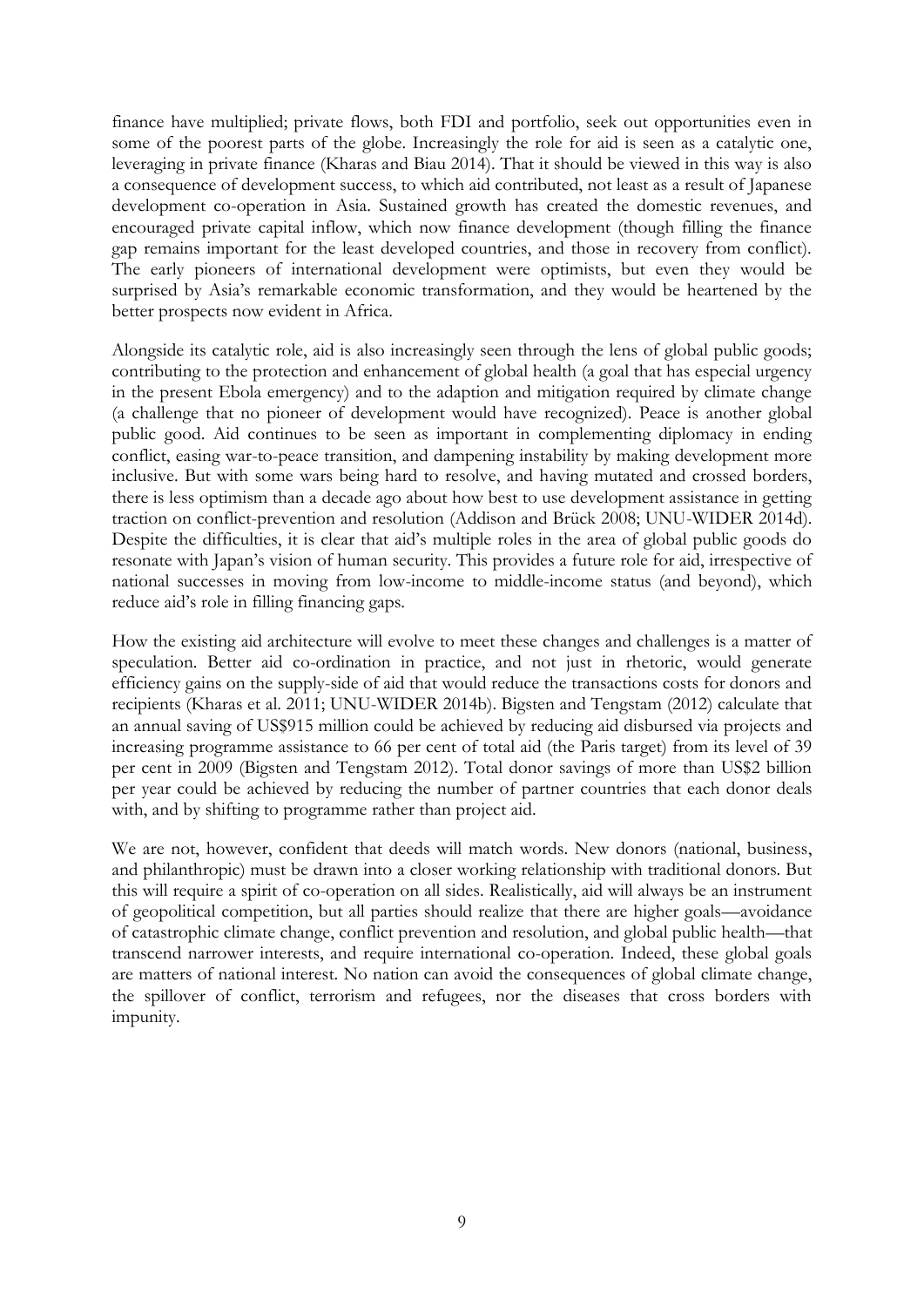#### **References**

- Abe, Y. and S. Katsu (2014). 'The World Bank and Japan'. Paper for the JICA-RI project on *Japan and the developing world: Sixty Years of Japan's foreign aid and the post 2015 agenda*. Tokyo: JICA Research Institute.
- Addison, T. (2012). 'The political economy of fragile states'. In G.K. Brown and A. Langer (eds), *Elgar handbook of civil war and fragile states*. Cheltenham: Edward Elgar.
- Addison, T. (2014). 'Development'. In P. Burnell, V. Randall, and L. Rakner (eds), *Politics in the developing world*. Oxford: Oxford University Press.
- Addison, T., C. Arndt, and F. Tarp (2011). 'The Triple Crisis and the Global Aid Architecture'. *African Development Review*, 23(4): 461-78.
- Addison, T., and M. Baliamoune (2013). 'Aid and Dutch disease: Evidence from Moroccan and Tunisian time-series data'. WIDER Working Paper 2013/132. Helsinki: UNU-WIDER.
- Addison, T., and T. Brück (2008). *Making peace work: The challenges of social and economic reconstruction*. Basingstoke: Palgrave Macmillan for UNU-WIDER.
- Addison, T., S. Singhal, and F. Tarp (2013). 'Aid to Africa: The changing context'. WIDER Working Paper 2013/144. Helsinki: UNU-WIDER. (Forthcoming) in J. Y. Lin and C. Monga (eds), *Oxford handbook of Africa and economics.* Oxford: Oxford University Press.
- Arndt, C., and C.F. Bach (2011). 'Foreign assistance in a climate-constrained world'. WIDER Working Paper 2011/66. Helsinki: UNU-WIDER.
- Arndt, C., S. Jones, and F. Tarp (2011a). 'Aid effectiveness: Opening the black box'. WIDER Working Paper 2011/44. Helsinki: UNU-WIDER.
- Arndt, C., S. Jones, and F. Tarp (2011b). 'Aid and growth: Have we come full circle?'. *Journal of Globalization and Development*, 1(5): 1-29.
- Arndt, C., S. Jones, and F. Tarp (2013). 'Assessing foreign aid's long-run contribution to growth in development'. WIDER Working Paper 2013/072. Helsinki: UNU-WIDER.
- Arndt, C., S. Jones, and F. Tarp (2014). 'What is the aggregate economic return to foreign aid?'. WIDER Working Paper 2014/089. Helsinki: UNU-WIDER.
- Balassa, B. (1989). *Comparative advantage, trade policy and economic development*. London: Harvester Wheatsheaf.
- Bhutta, Z., and S. Aleem (2013). 'A review of external assistance and aid effectiveness for maternal and child health: Challenges and opportunities'. WIDER Working Paper 2013/099. Helsinki: UNU- WIDER.
- Bigsten, A., and S. Tengstam (2012). 'International co-ordination and the effectiveness of aid'. WIDER Working Paper 2012/032. Helsinki: UNU- WIDER.
- Blanchet, N., M. Thomas, R. Atun, D. Jamison, F. Knaul, and R. Hecht (2014). 'Global collective action in health: The WDR+20 landscape of core and supportive functions'. WIDER Working Paper 2014/011. Helsinki: UNU-WIDER.
- Bourguignon, F., and J.-P. Platteau (2013). 'The hard challenge of aid co-ordination'. WIDER Working Paper 2013/073. Helsinki: UNU-WIDER.
- Chen, V. (2010). 'Chinese participation in infrastructure development in Africa'. Paper presented at the China DAC Study Group Meeting, 19-21 September, Beijing, China.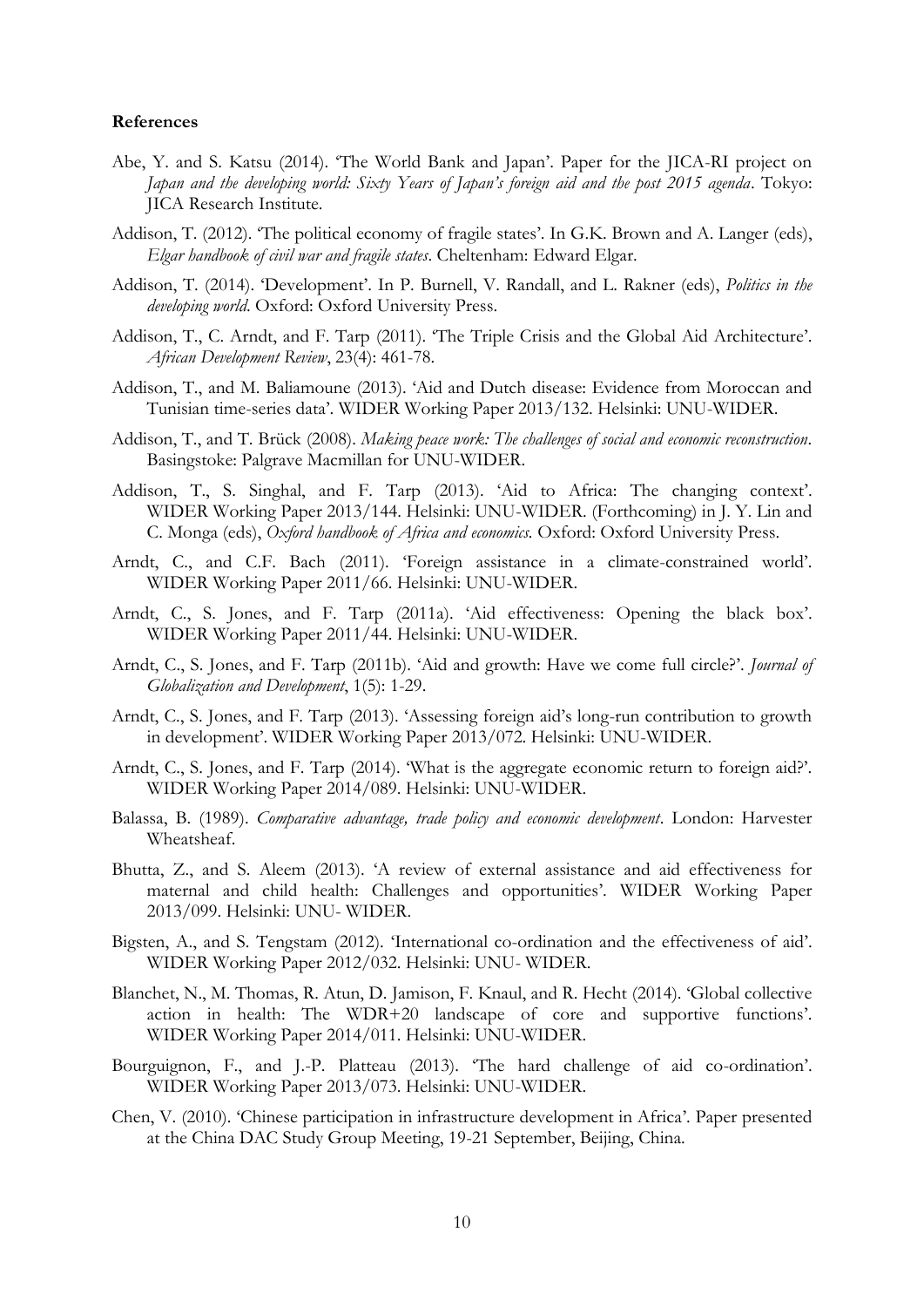- Chenery, H.B., and M. Syrquin (1975). *Patterns of development, 1950-1970*. London: Oxford University Press.
- del Castillo, G. (2012). 'Aid, employment and inclusive growth in conflict-affected countries: Policy recommendations for Liberia'. WIDER Working Paper 2012/047. Helsinki: UNU-WIDER.
- Cornelissen, S. (2014). 'Japan's official development assistance to sub-Saharan Africa: Patterns, dynamics, lessons'. Paper for the JICA-RI project on *Japan and the developing world: Sixty years of Japan's foreign aid and the post 2015 agenda*. Tokyo: JICA Research Institute.
- de Janvry, A., and E. Sadoulet (2009). 'Agricultural growth and poverty reduction: Additional evidence'. *The World Research Observer*, 25(1): 1-20.
- Fujikura, R., and M. Nakayama (2014). 'Origins of Japanese aid policy: Pre-war colonial administration, post-war reconstruction, reparation and World Bank projects'. Paper for the JICA-RI project on *Japan and the Developing World: Sixty Years of Japan's Foreign Aid and the Post 2015 Agenda*. Tokyo: JICA Research Institute.
- Furukawa, M. (2014). 'Aid fragmentation and effectiveness for infant and child mortality and primary school completion'. JICA-RI Working Paper 83. Tokyo: JICA Research Institute.
- Hudson, J. (2012). 'Consequences of aid volatility for macroeconomic management and aid effectiveness'. WIDER Working Paper 2012/035. Helsinki: UNU-WIDER.
- IBRD (1956). 'Report and recommendations of the President to the executive directors concerning a proposed loan to the Agricultural Land Development Machinery Public Corporation'. Report P-123. Washington DC: International Bank for Reconstruction and Development.
- Ishikawa, S. (2005). 'Supporting growth and poverty reduction: Toward mutual learning from the British model in Africa and the Japanese model in East Asia'. JBICI Discussion Paper 8. Tokyo: Japan Bank for International Cooperation.
- Juselius, K., N.F. Møller, and F. Tarp (2014). 'The long-run impact of foreign aid in 36 African countries: Insights from multivariate time series analysis'. *Oxford Bulletin of Economics and Statistics*, 76(2): 154-84.
- Kamidohzono, S.G., O.A. Gómez, and Y. Mine (2014). 'Embracing human security: New directions of Japan's ODA for the 21<sup>st</sup> century'. Paper for the JICA-RI project on *Japan and the developing world: Sixty years of Japan's foreign aid and the post 2015 agenda*. Tokyo: JICA Research Institute.
- Kato, H. (2014). 'Japan's bilateral ODA 1954-2014: An overview'. Paper for the JICA-RI project on *Japan and the developing world: Sixty years of Japan's foreign aid and the post 2015 agenda*. Tokyo: JICA Research Institute.
- Kharas, H., and J. Biau (2014). 'New actors, new instruments, new priorities: Towards a sustainable development transformation'. Paper for the JICA-RI project on *Japan and the developing world: Sixty years of Japan's foreign aid and the post 2015 agenda*. Tokyo: JICA Research Institute.
- Kharas, H., K. Makino, and W. Jung (eds) (2011). *Catalyzing development: A new vision for aid.* Washington DC: Brookings Institution Press.
- Kimura, H., Y. Mori, and Y. Sawada (2012). 'Aid proliferation and economic growth: A crosscountry analysis'. *World Development*, 40(1): 1-10.
- Kodama, M. (2012). 'Aid unpredictability and economic growth'. *World Development*, 40(2): 266-72.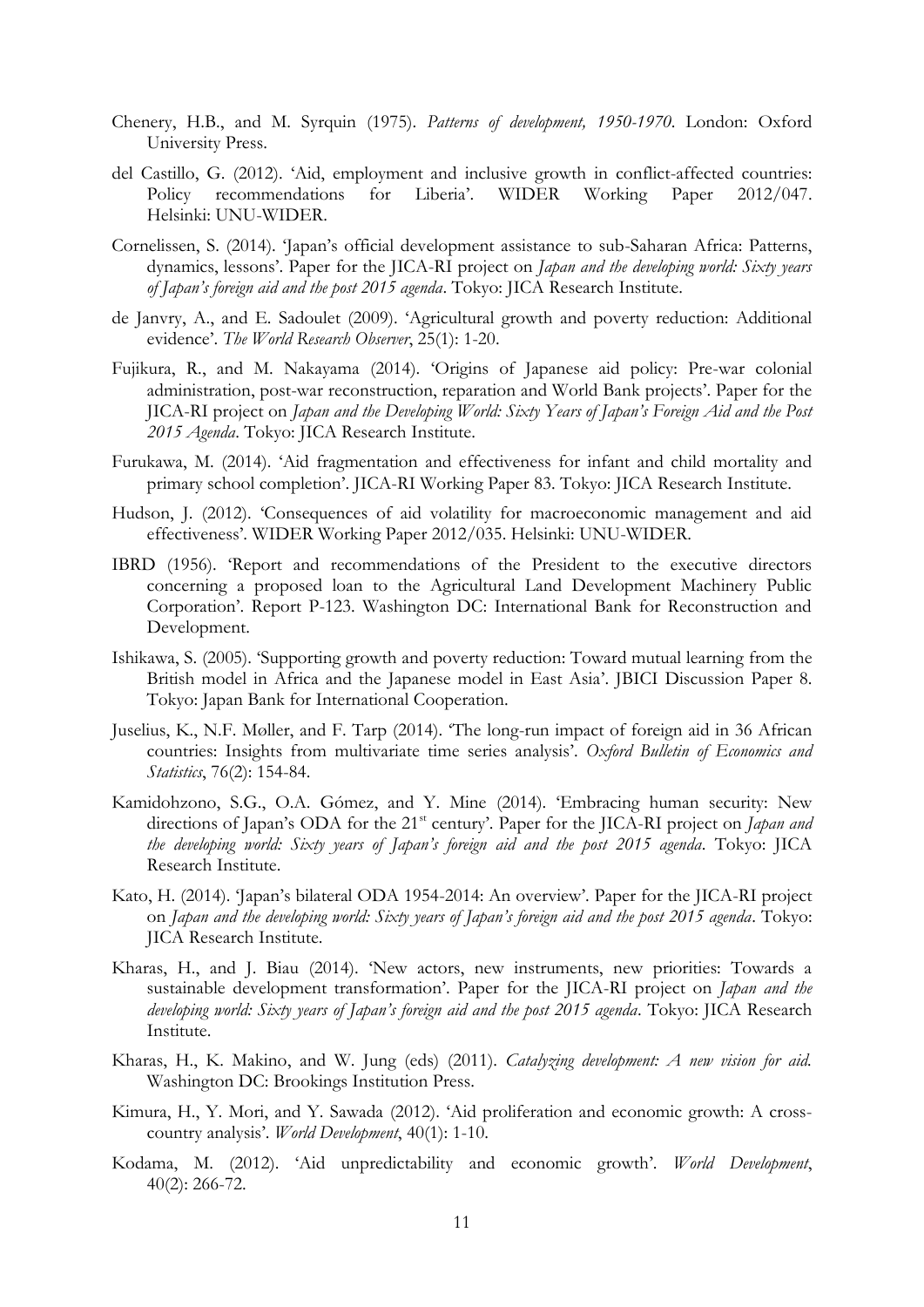- Kodera, K. (2014). 'Japan's engagement with multilateral development banks: Do their professional paths really cross?'. Paper for the JICA-RI project on *Japan and the developing world: Sixty years of Japan's foreign aid and the post 2015 agenda*. Tokyo: JICA Research Institute.
- Krueger, A.O. (1983). *Trade and employment in developing countries*. Chicago: University of Chicago Press.
- Mallaye, D., and Y.T. Urbain (2013). 'Foreign aid and mobilization of growth factors in sub-Saharan Africa'. WIDER Working Paper 2013/103. Helsinki: UNU-WIDER.
- Moyo, D. (2009). *Dead aid: Why aid is not working and how there is a better way for Africa*. New York: Farar, Straus and Giroux.
- Murotani, R. (2014). 'The 'fragile states' agenda in the post-2015 development framework: Significance and caveats'. In JICA-RI (ed.), *Perspectives on the post-2015 development agenda*. Tokyo: JICA Research Institute.
- OECD (2012). 'Statistics on resource flows to developing countries'. Paris: Organization for Economic Co-operation and Development.
- Page, J. (2012). 'Aid, structural change and the private sector in Africa'. *WIDER Working Paper* 2012/021. Helsinki: UNU-WIDER.
- Page, J. (2014). 'The East Asian miracle and development policy: A twenty-year retrospective'. Paper for the JICA-RI project on *Japan and the developing world: Sixty years of Japan's foreign aid and the post 2015 agenda*. Tokyo: JICA Research Institute.
- Page, J., and A. Shimeles (2014). 'Aid, employment and poverty reduction in Africa'. WIDER Working Paper 2014/043. Helsinki: UNU-WIDER.
- Riddell, A. (2012). 'The effectiveness of foreign aid to education: What can be learned?'. WIDER Working Paper 2012/075 Helsinki: UNU- WIDER.
- Shimomura, Y. (2014). 'The political economy of Japan's aid policy trajectory: With particular reference to the changes and continuity under the ODA charter'. Paper for the JICA-RI project on *Japan and the developing world: Sixty years of Japan's foreign aid and the post 2015 agenda*. Tokyo: JICA Research Institute.
- Tsunekawa, K. (2014). 'Objectives and institutions for Japan's official development assistance (ODA): Evolution and challenges'. JICA-RI Working Paper 66. Tokyo: JICA Research Institute.
- UNU-WIDER (2014a). 'Aid and the social sectors'. ReCom Position Paper. Helsinki: UNU-WIDER. http://www.recom.wider.unu.edu
- UNU-WIDER (2014b). 'Aid, growth and employment'. ReCom Position Paper. Helsinki: UNU-WIDER. http://www.recom.wider.unu.edu
- UNU-WIDER (2014c). 'Aid, Environment and climate change'. ReCom Position Paper. Helsinki:

UNU-WIDER. http://www.recom.wider.unu.edu.

- UNU-WIDER (2014d). 'Aid, Governance and fragility'. ReCom Position Paper. Helsinki: UNU-WIDER. www.recom.wider.unu.edu.
- van de Walle, N. (2012). 'Foreign aid in dangerous places: The donors and Mali's democracy'. WIDER Working Paper 2012/061. Helsinki: UNU-WIDER.
- World Bank (2007). *World development report 2008: Agriculture for development*. Washington DC: World Bank.